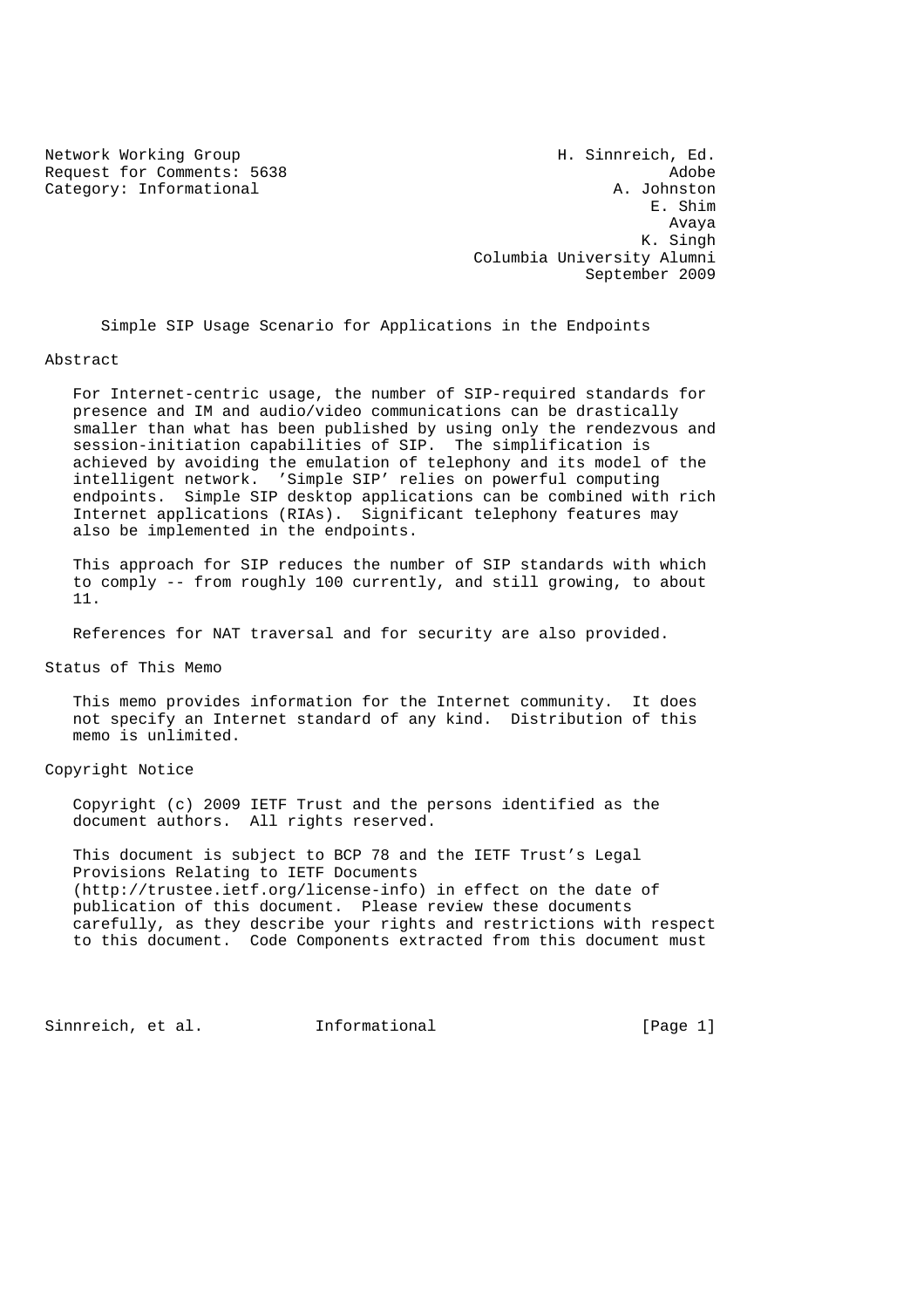include Simplified BSD License text as described in Section 4.e of the Trust Legal Provisions and are provided without warranty as described in the BSD License.

# Table of Contents

|  | 2. The Endpoint in the SIP and Web Architectures 5          |
|--|-------------------------------------------------------------|
|  |                                                             |
|  | 3. Applicability for Simple SIP in the Endpoints 7          |
|  |                                                             |
|  |                                                             |
|  | 3.3. What Simple SIP May or May Not Accomplish  8           |
|  | 3.4. What Is Out of Scope for Simple SIP 8                  |
|  |                                                             |
|  | 4. Mandatory SIP References for Internet-Centric Usage  9   |
|  | 4.1. RFC 3261: "SIP: Session Initiation Protocol" 10        |
|  | 4.2. RFC 4566: "SDP: Session Description Protocol" 10       |
|  | 4.3. RFC 3264: "An Offer/Answer Model with Session          |
|  | Description Protocol (SDP)" 10                              |
|  | 4.4. RFC 3840: "Indicating User Agent Capabilities in       |
|  | the Session Initiation Protocol (SIP)" 10                   |
|  | 4.5. RFC 3263: "Session Initiation Protocol (SIP):          |
|  |                                                             |
|  | 4.6. RFC 3265: "Session Initiation Protocol                 |
|  | (SIP)-Specific Event Notification" 11                       |
|  | 4.7. RFC 3856: "A Presence Event Package for the            |
|  | Session Initiation Protocol (SIP)" 11                       |
|  | 4.8. RFC 3863: "Presence Information Data Format (PIDF)" 11 |
|  | 4.9. RFC 3428: "Session Initiation Protocol (SIP)           |
|  | Extension for Instant Messaging" 12                         |
|  | 4.10. RFC 4474: "Enhancements for Authenticated             |
|  | Identity Management in the Session Initiation               |
|  |                                                             |
|  | 4.11. RFC 3581: "An Extension to the Session Initiation     |
|  | Protocol (SIP) for Symmetric Response Routing" 12           |
|  | 4.12. Updates to SIP-Related Protocols 12                   |
|  | 5. SIP Applications in the Endpoints 12                     |
|  |                                                             |
|  |                                                             |
|  |                                                             |
|  |                                                             |
|  |                                                             |
|  |                                                             |
|  |                                                             |

Sinnreich, et al. 1nformational [Page 2]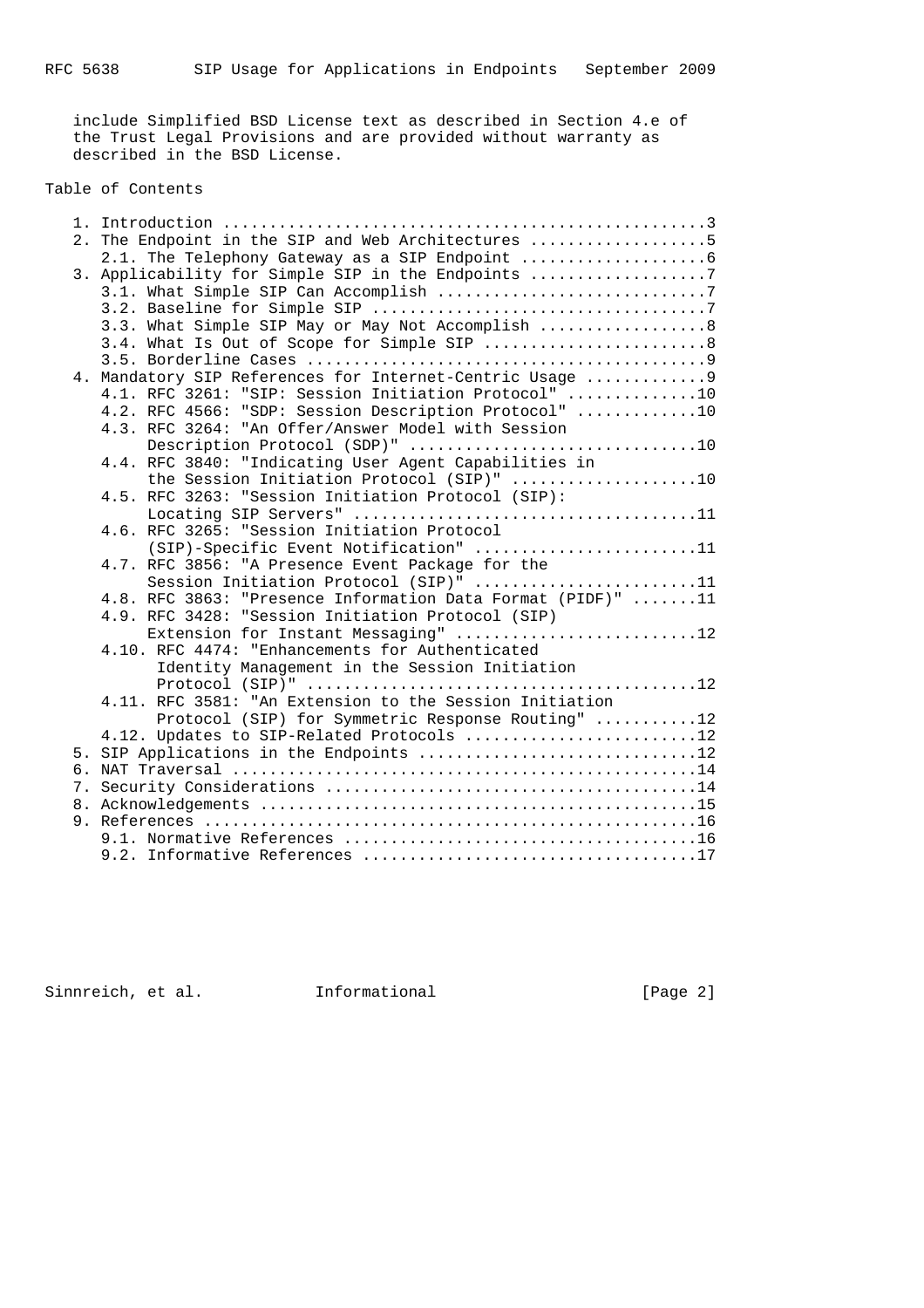## 1. Introduction

 The Session Initiation Protocol (SIP) has become the global standard for real-time multimedia communications over the Internet and in private IP networks, due to its adoption by service providers and in enterprise networks alike. The cost of this success has been a continuing increase in complexity to accommodate the various requirements for such networks. At the same time, the World Wide Web has become the platform for a boundless variety of rich Internet applications (RIAs), both in the browser and on the desktop. For SIP to be useful for RIAs, requirements for legacy voice-service providers that add unnecessary complexity may be avoided by delegating the interworking to telephony gateway endpoints. This usage scenario for SIP requires following the end-to-end principle of the Internet architecture at the application level or, in other words, placing SIP applications in the endpoints.

 There are several reasons, from the Web service's perspective, to place most or all SIP applications in the endpoints and just use the client-server (CS) or peer-to-peer (P2P) rendezvous function for SIP:

- 1. Value proposition: SIP applications in the endpoints can be easily mixed with RIAs and thus enable service providers to offer new services in a scalable and flexible manner. Mixing SIP applications with RIAs also significantly enhances the value of SIP applications. Rich Internet applications support unrestricted user choice as an alternative that is beyond what is traditionally prepackaged as network-based communication service plans.
- 2. Eliminating the problems associated with distributed SIP applications in various feature servers across the network allows us to greatly simplify SIP. There is also the Internet end-to-end principle, which argues that network intermediaries cannot completely understand the applications and their state in the endpoints.

 'Simple SIP' in this document refers the SIP functions necessary to support only the rendezvous and session-setup functions of SIP, voice, video, basic presence, instant messaging, and also security. Simple SIP is focused on providing a basic multimedia, real-time communications "call". This includes presence, instant messaging, voice, and video for point-to-point and various conference applications. One or a very small number of additional servers may also be provided; for example, a voice-mail server may be provided as an auxiliary to make a simple one-to-one call to voice mail if the callee does not answer or to check voice mail.

Sinnreich, et al. 1nformational [Page 3]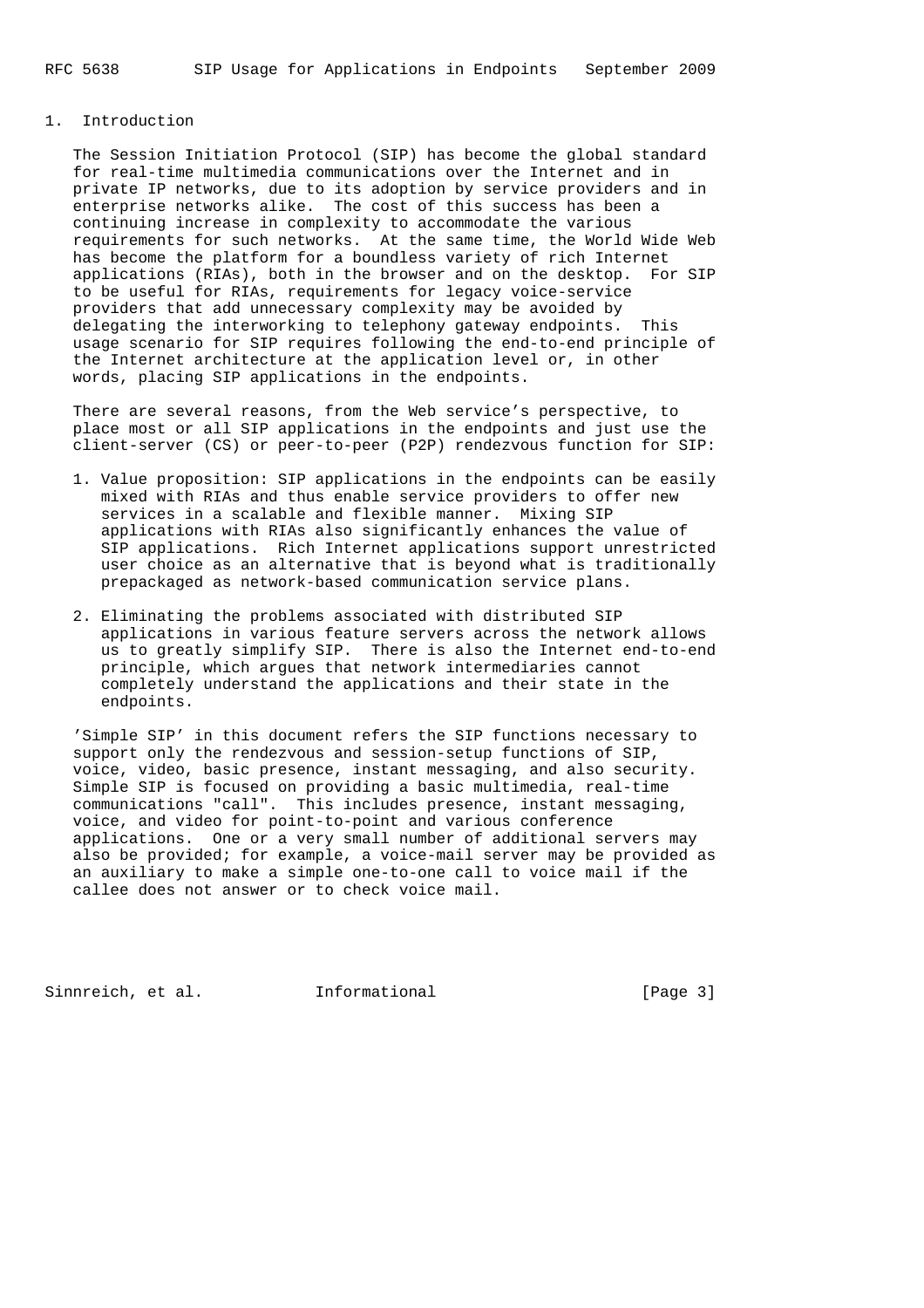Once the applications in the endpoints have established basic communications, it is up to them to support available features selected by users. This paper is targeted to such scenarios. In telephony, most of the value to users and service providers alike is added by signaling. By contrast, on the Web, RIAs add most of the value. The integrated use of SIP and RIAs in the endpoints can combine the best of both.

 This approach limits the number of SIP standards to roughly 11 that are listed here as the core for simple SIP. At the time of this writing, the Real-Time Applications and Infrastructure (RAI) area of the IETF is focused on a dedicated working group for the core SIP protocol, separate from various SIP applications. We anticipate this emerging work will also be the core of what is termed here as simple SIP and will actually further reduce the number of references that reflect the present core SIP standards.

 This memo aims to shield Web application developers from the need to know or understand more than the core SIP protocol. The total number of references has been kept to a minimum and includes other related topics, such as examples for providing telephony services in the endpoints, NAT traversal, and security. The referenced papers are, however, entry points to these knowledge resources. Readers interested in a more detailed list of SIP topics, especially telephony, can follow up the short list here with the extensive list in "A Hitchhikers' Guide to SIP", RFC 5411 [12]. The guide has over 140 references for understanding most, but not all, of the published features of SIP in the IETF and elsewhere. There is also a Web site that automatically tracks the number of SIP-related RFCs [13]. Other standards and commercial organizations have greatly enlarged the published features of SIP as well. We could not actually provide a complete count on everything that has been published as some form of SIP-standard document.

 NAT traversal is also a basic requirement for simple SIP. However, given the potential option of using the Host Identity Protocol (HIP) in SIP-enabled endpoints, as shown in Section 4, simple SIP may not require any standards other than those mentioned here. The alternative to HIP is to use SIP-specific protocols for NAT traversal, such as STUN (Simple Traversal of the UDP Protocol through NAT), TURN (Traversal Using Relay NAT), and ICE (Interactive Connectivity Establishment), as discussed in Section 4.

 The key words "MUST", "MUST NOT", "REQUIRED", "SHALL", "SHALL NOT","SHOULD", "SHOULD NOT", "RECOMMENDED", "MAY", and "OPTIONAL" in this document are to be interpreted as described in RFC 2119.

Sinnreich, et al. 1nformational [Page 4]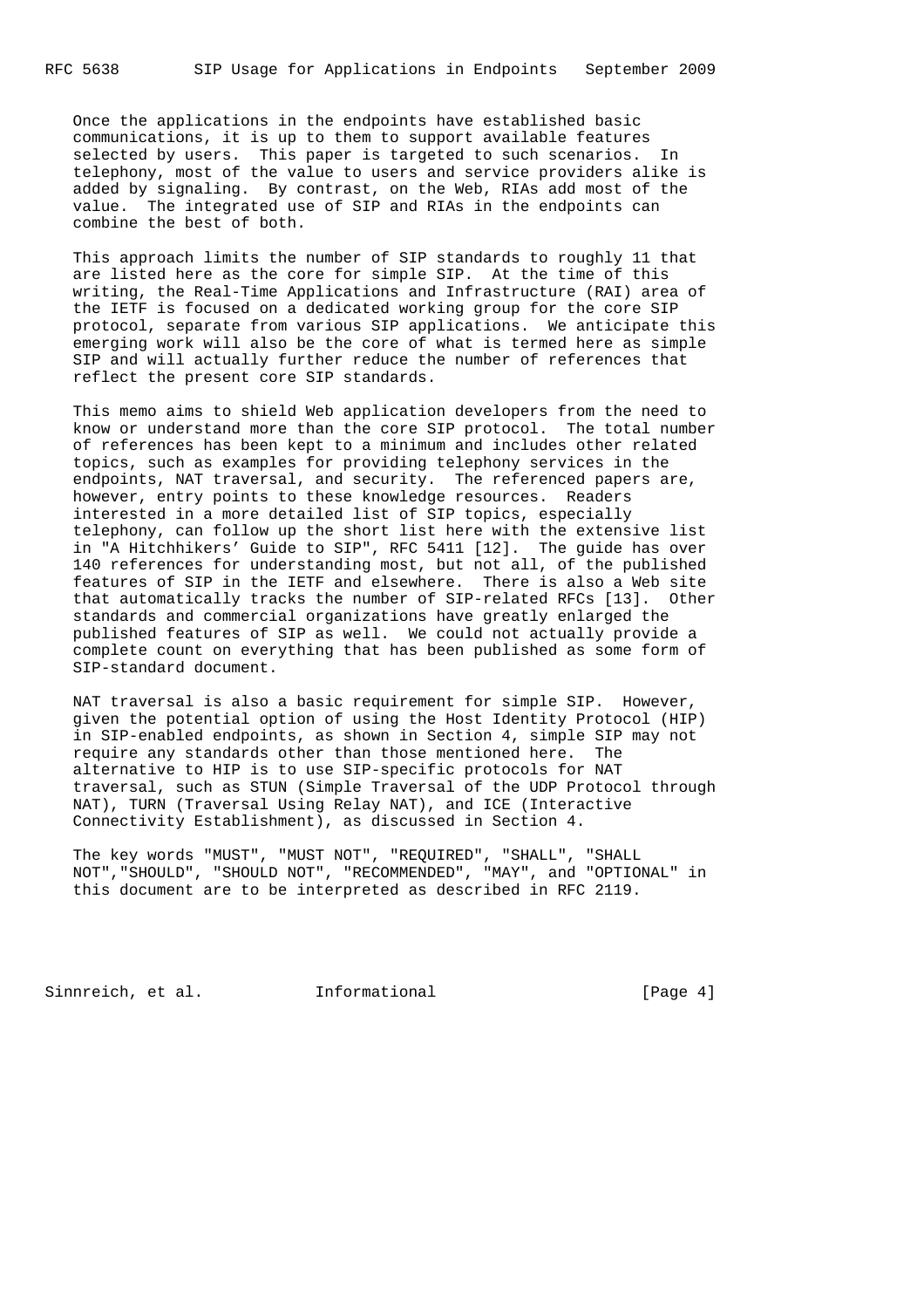### 2. The Endpoint in the SIP and Web Architectures

 SIP has been defined in RFC 3261 for rendezvous and session initiation. The usual example is the trapezoid model for communications between two endpoints placed in two different SIP service-provider domains. SIP is also flexible, since SIP applications beyond the rendezvous function can reside either in the SIP networks in additional feature and media servers or in the endpoints. SIP endpoints are our focus in this memo.

 Since SIP has been invented, with much initial similarity between SIP and HTTP, the Web has evolved from a global access mechanism to static documents to a universal platform with rich interaction between the user and client. In most cases, the client is the browser, though recently dedicated Web desktop clients have emerged as well.

 The Web provides access to applications as well as to documents. It is beyond the scope of this memo to describe the application and network architectures of the Web. We will note, however, some of the new application and communication forms that have emerged on the Web as a result of a Darwinian evolution [30] rather than as a result of being defined in standards organizations. They are referred to as Rich Internet Applications.

 Examples of RIAs include social networks, blogs, wikis, web-based office and collaboration tools, as well as task-related apps for creating to-do lists, tracking time, combining geographic information with various applications (such as tracking exercise paths and recording the metrics), tracking airline flights, combining live video from events with results and comments, etc.

 More information can be found at [31] and in the vast collection of books about RIAs.

 RIAs have positioned the browser (and associated Web desktop applications) as the dominant platform for a large variety of applications. They are universal application platforms, independent of network location, operating system, processor, or display size.

 Behind the better-known Web applications are a wealth of new technologies that can enhance SIP-based communications, for example, the aggregation of data at runtime from several resources on the Internet. A variety of RIA components, such as found on interactive Web pages, can significantly improve the user experience of SIP-based communications. This is in contrast to the fixed interfaces found in most SIP user agents (UA), such as phones and desktop clients.

Sinnreich, et al. 1nformational [Page 5]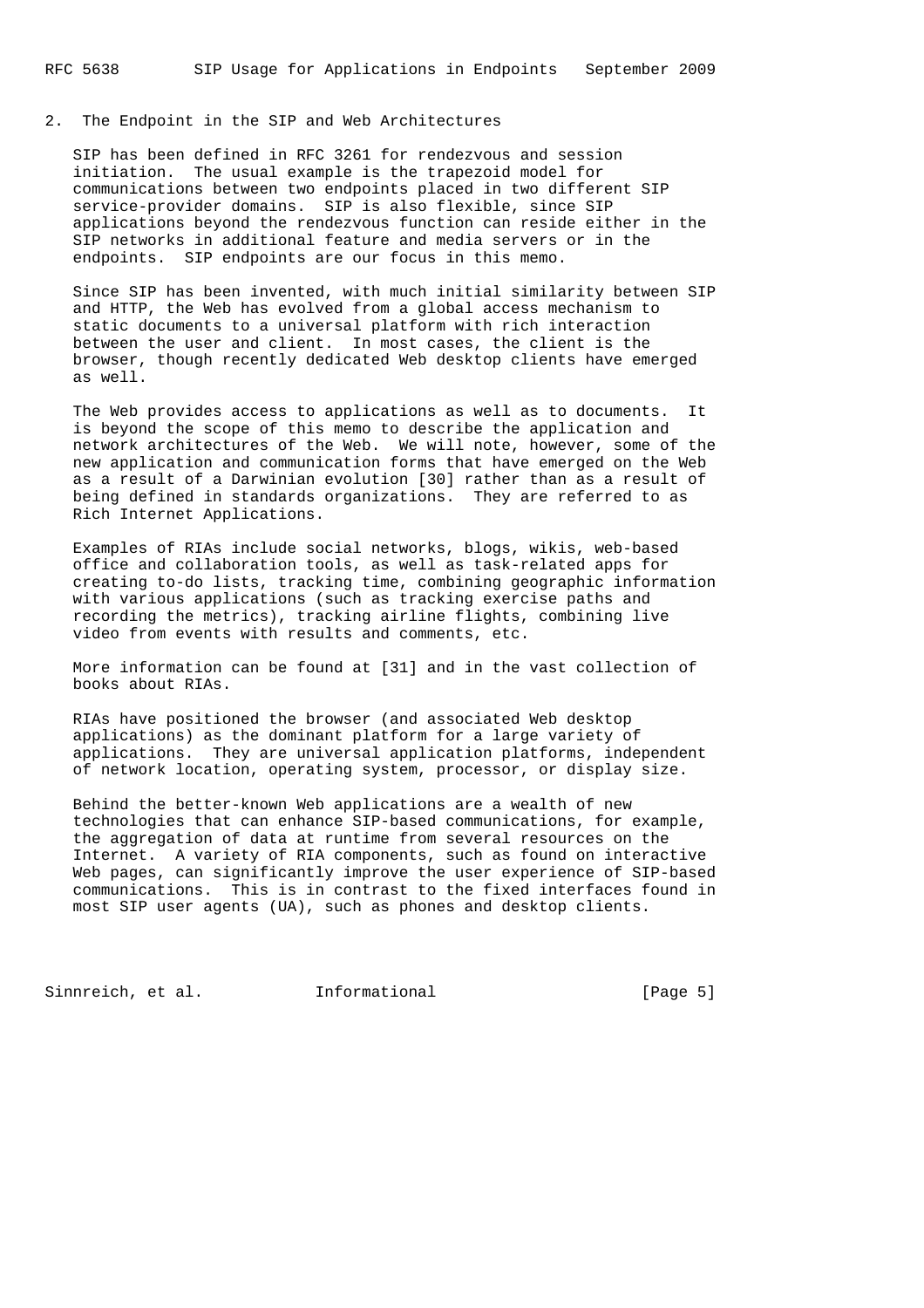The Web network and application architecture is very different from SIP service-provider networks at present, but the one point where they both meet is the end-user device of any shape: fixed or mobile.

 The desire of SIP service providers to support new services in a scalable and flexible manner is incidentally easier to implement by the loose service coupling on the Web, as it is possible to characterize a service, or actually a mix of several service components (such as in a mash-up), with a URI. This is in contrast to network services registration being done by a central registrar. The Web architecture is also better suited for users to select and configure their applications and interaction mode with the client. The boundless variety of configurations of services and client settings on the Web is in contrast with the prepackaged services and fixed user-agent configurations in present SIP services.

 Last but not least, program execution locally on the client is faster if the interaction with servers across the network is minimized.

 The motivation behind this memo is the potential of integrating SIP based multimedia communications with access to RIAs on the Web. To mention a few scenarios: adding SIP- and RTP-based real-time communications to RIAs, integrating (from a user perspective) the SIP location service (not to be confused with geographic location services) with other desktop- and network-based geographic location services, using social networks as part of the contact list, etc.

2.1. The Telephony Gateway as a SIP Endpoint

 In order to accomplish interoperability with the installed base of telephone networks of various kinds, integrating SIP communications into RIAs precludes, in our opinion, carrying legacy telephony features over to the Web. Interoperability between the Internet and telephone networks is best left to gateways that look to the Web as special endpoints serving large numbers of users. Plain one-to-one phone calls are already supported by Internet-to-telephony gateways. If added, PSTN (Public Switched Telephone Network) or ISDN telephony features must be exposed to Web users; visual Web display and interaction with the user is preferable to carrying the extremely complex SIP equivalents over into the Internet. On the Internet side of telephony gateways, simple SIP is all that needs to be deployed, in our opinion. Additional telephony features can be just another RIA hosted in the gateway. The market is the best indicator to show if such an effort is worthwhile to be productized.

 Overloading simple SIP with telephony features is a non-objective, as detailed in Section 3.

Sinnreich, et al. Informational [Page 6]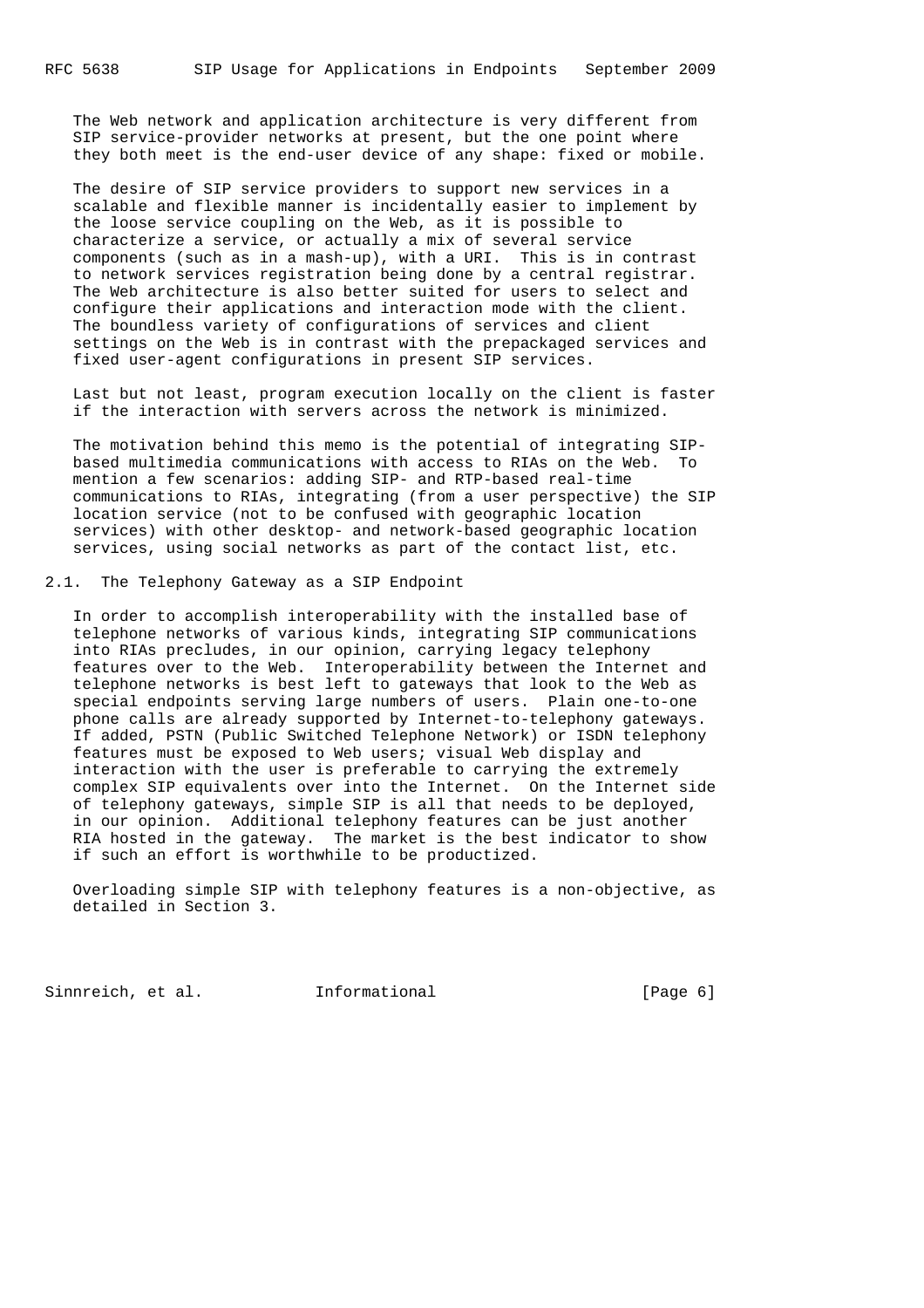### 3. Applicability for Simple SIP in the Endpoints

 This section aims to clarify the scope of applicability by considering what can be done better in the endpoints, what simple SIP for user agents can and cannot accomplish, and what is out of scope. We will use emergency calls as an example to illustrate these points on applicability. Emergency calls are also a good example for considering if and when SIP-plus-RIA applications could be used as emergency telephony enhancements or even replacements.

### 3.1. What Simple SIP Can Accomplish

 The main goal for SIP applications on the desktop or in the browser is to support the integration of SIP- and RTP-based real-time communications with RIAs. This assumes powerful endpoints, such as PC/laptop, smart mobile phones, or various dedicated devices.

 Example of better functionality: emergency calls not limited to a Public Safety Access Point (PSAP), but extended to a medical service taking care of patients or elderly people.

 In this example, besides alerting the right medical provider of the emergency, vital body-sign data and video can also be transmitted. In the opposite direction, the caller may get visual and audio information and instructions for instant self-help. In this scenario, there is no need to invoke a PSAP service. A dedicated device for such scenarios may actually have an emergency medical call button, though for telephone calls to a PSAP this is not recommended [14]. Powerful endpoints may also have various means to determine the geographic location of the caller and transmit it to the emergency care provider. In this and other examples, SIP voice may be a component of several other communications means, but not always the central one; some emergency communications and data transfer may actually be performed without voice, such as instances when the "caller" cannot speak for some reason.

# 3.2. Baseline for Simple SIP

 The focus of the memo is to define the baseline for simple SIP: the establishment of a one-to-one real-time multimedia communication session for presence, IM, voice, and video. Adequate security must also be provided; authentication and encryption for the media and for parts of the signaling should be done in a manner consistent with the routing of SIP messages.

Sinnreich, et al. 1nformational 1999 [Page 7]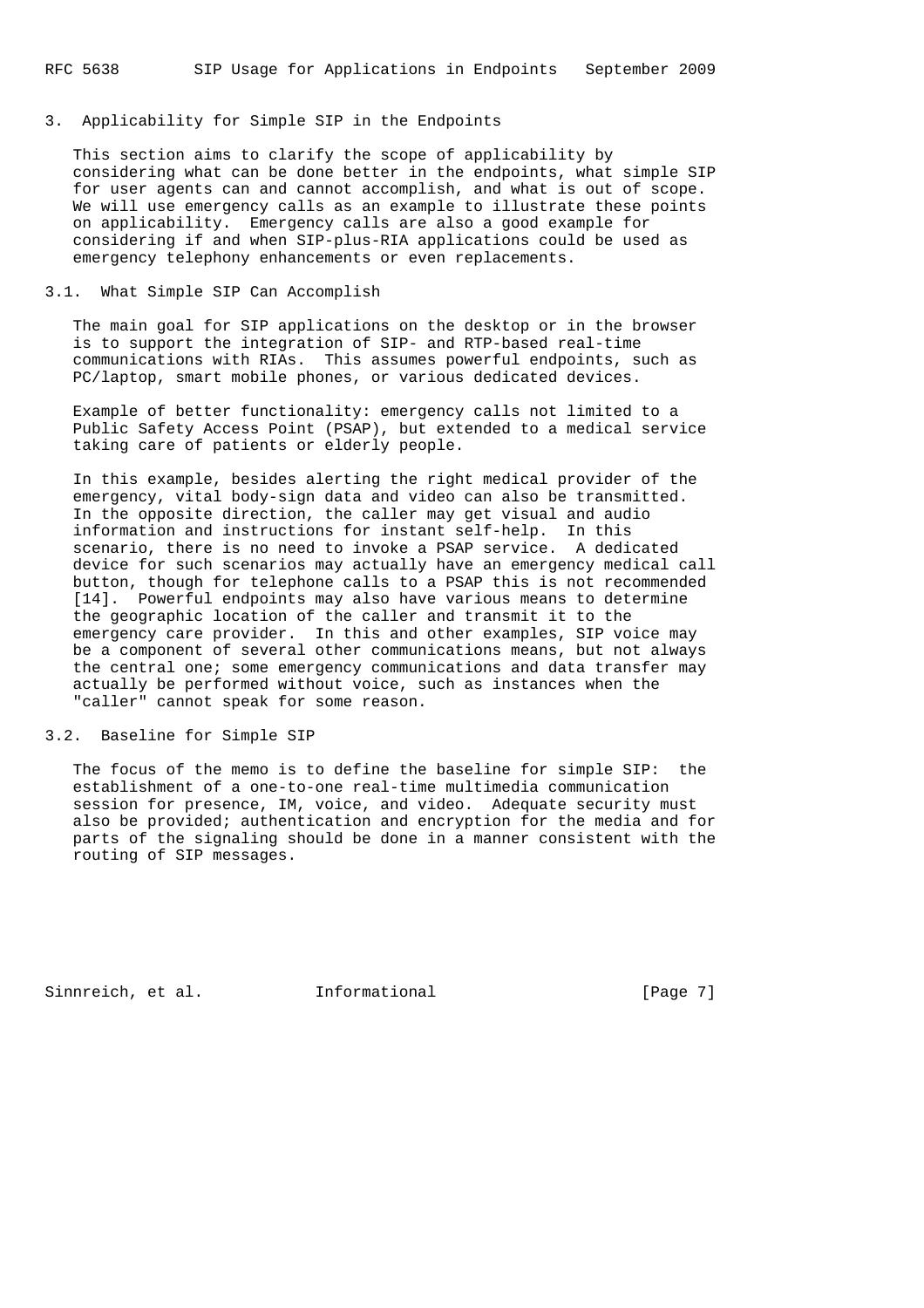#### 3.3. What Simple SIP May or May Not Accomplish

 There are border cases where simple SIP may or may not accomplish some necessary legacy function. Example: an emergency call to a PSAP over the Internet may be supported using the SOS URN [15] and the LoST protocol [16] to determine where to route the call. If, however, emergency calls must be routed over the PSTN to a country specific telephone number, the assistance of a SIP proxy and also of a SIP-PSTN gateway is required to recognize and route the emergency call. Depending on the local jurisdiction, emergency calls from a SIP UA may require other features that are beyond the scope of this memo.

3.4. What Is Out of Scope for Simple SIP

 The simple usage of SIP is applicable when avoiding the traditional voice-provider approaches for charging (or monetizing) that aim to provide, manage, and charge for what is referred to as services (not applications); some examples of such approaches to charging are listed here. Simple SIP means to avoid placing any functions in the network other than the rendezvous function of SIP. This includes avoiding:

- o support of legacy telephony functions, such as emulating public telephone-switch services and voice-only private branch exchanges.
- o SIP network architectures designed to support telephony-type network models. Examples include long chains of SIP proxies and feature servers (more than the two SIP servers shown in RFC 3261) that may be encountered inside and between closed Voice over IP (VoIP) networks and in-transit VoIP networks in between. Long chains of intermediaries of any type not only add complexity, they pose a security risk that increases with the number of SIP network elements. Complex server-based networks also make it more difficult to introduce new services. A special problem in SIP server chains is forking, which leads to the well-known problems of concurrency in computing; the so-called race conditions in telephony. This is amplified by redesigning the whole network every time there is a new SIP routing requirement.
- o support for legacy telephony models, such as identifying end-user devices for the purpose of differentiated charging by type of service or for charging for roaming between networks.
- o policies and the associated policy servers and network elements for Quality of Service (QoS) to enforce service-rate-specific policies for real-time communications.

Sinnreich, et al. Informational [Page 8]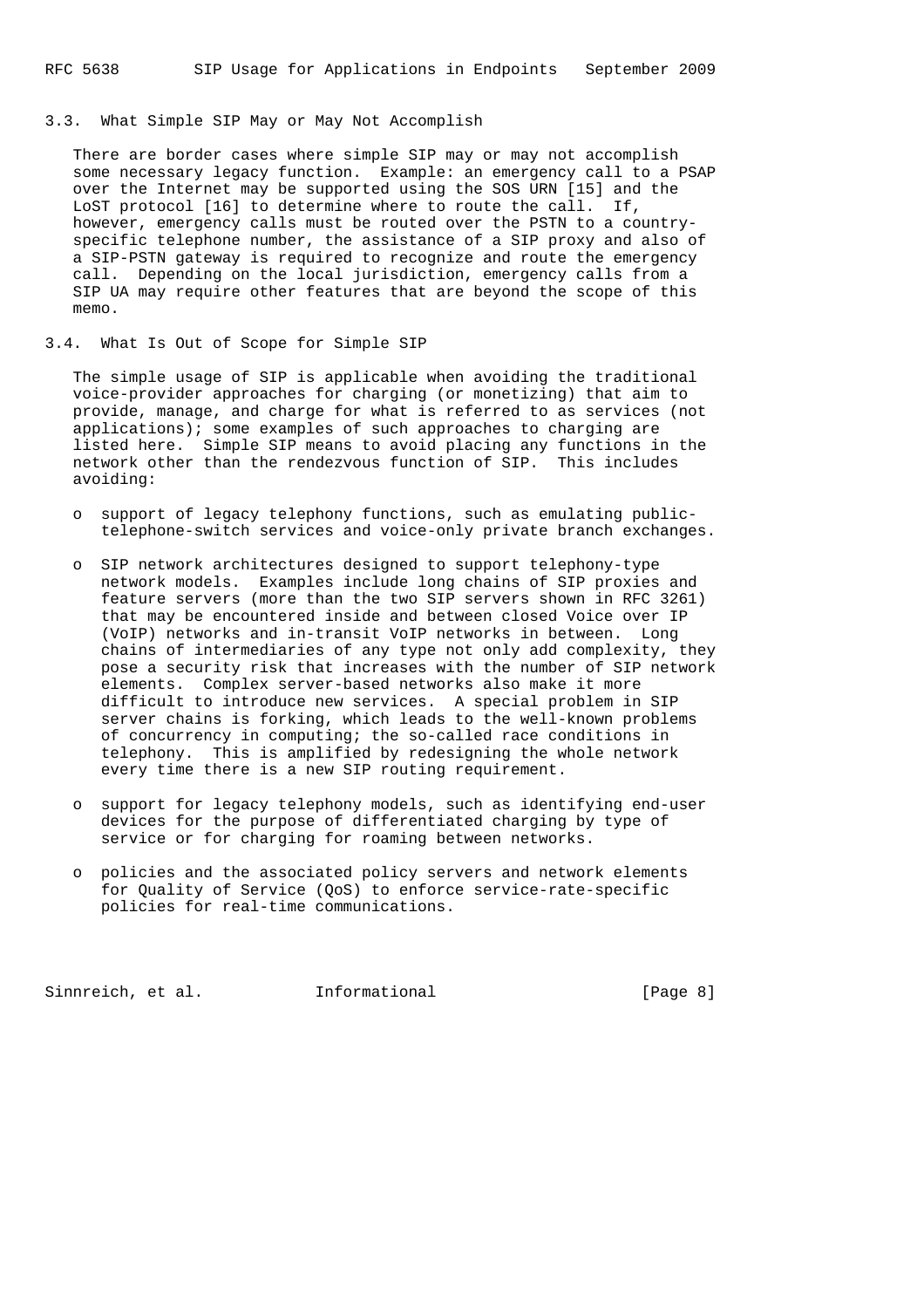o design considerations for SIP for compatibility with legacy telephony networks, traditional telephony services, and various telephone numbering plans. This pushes the responsibility of mapping the URI to telephone numbers to edge networks where the IP-PSTN gateway functions are performed. The handling of telephony-specific functions, such as early media, are also pushed to edge gateway networks. Other design considerations for interworking with the PSTN and 'looking like the PSTN' are also avoided.

 This list is not exhaustive, but conveys the concept of what to avoid when using SIP as a simpler protocol to understand and to implement.

#### 3.5. Borderline Cases

 There are also some interesting borderline cases for what to avoid, such as Provisional Response Acknowledgements (PRACKs), specified in RFC 3262. PRACK is targeted for multi-hop SIP server networks and PSTN interworking, especially to assure reliable early media. PRACK can be delegated, albeit with some limitations to the SIP-PSTN gateway. PRACK does little to improve the user experience and has no relevance on true broadband networks with minimal SIP hop counts. Using PRACK may therefore be a decision best left to designers.

 Another interesting example of a borderline case are the issues with SIP's Non-Invite transactions as discussed in RFC 4320 [17]. Long chains of SIP intermediaries complicate the handling of provisional responses and may create several problems, such as storms of late responses from forked SIP forwarding paths. We mentioned that long chains of SIP intermediaries are out of scope for simple SIP, but since designers may encounter various scenarios, even those they don't like, the decision to conform the user agent (UA) to RFC 4320 is best left to them.

 The list of borderline cases is also not exhaustive and the above are only examples. So where is the borderline? We believe that SIP usage on the Internet, without any intermediaries designed to support closed VoIP networks, eliminates the borderline cases. Enterprise SIP networks are also most useful when designed to work with the Internet model in mind, by giving enterprise users the benefit of SIP-enhanced Web applications for productivity. Handling of SIP in enterprise firewalls is out of the scope of this memo.

4. Mandatory SIP References for Internet-Centric Usage

 Here is the minimal set of mandatory references to support the Internet-centric approach to SIP, outlined above. The minimal set of references defines simple SIP.

Sinnreich, et al. 1nformational [Page 9]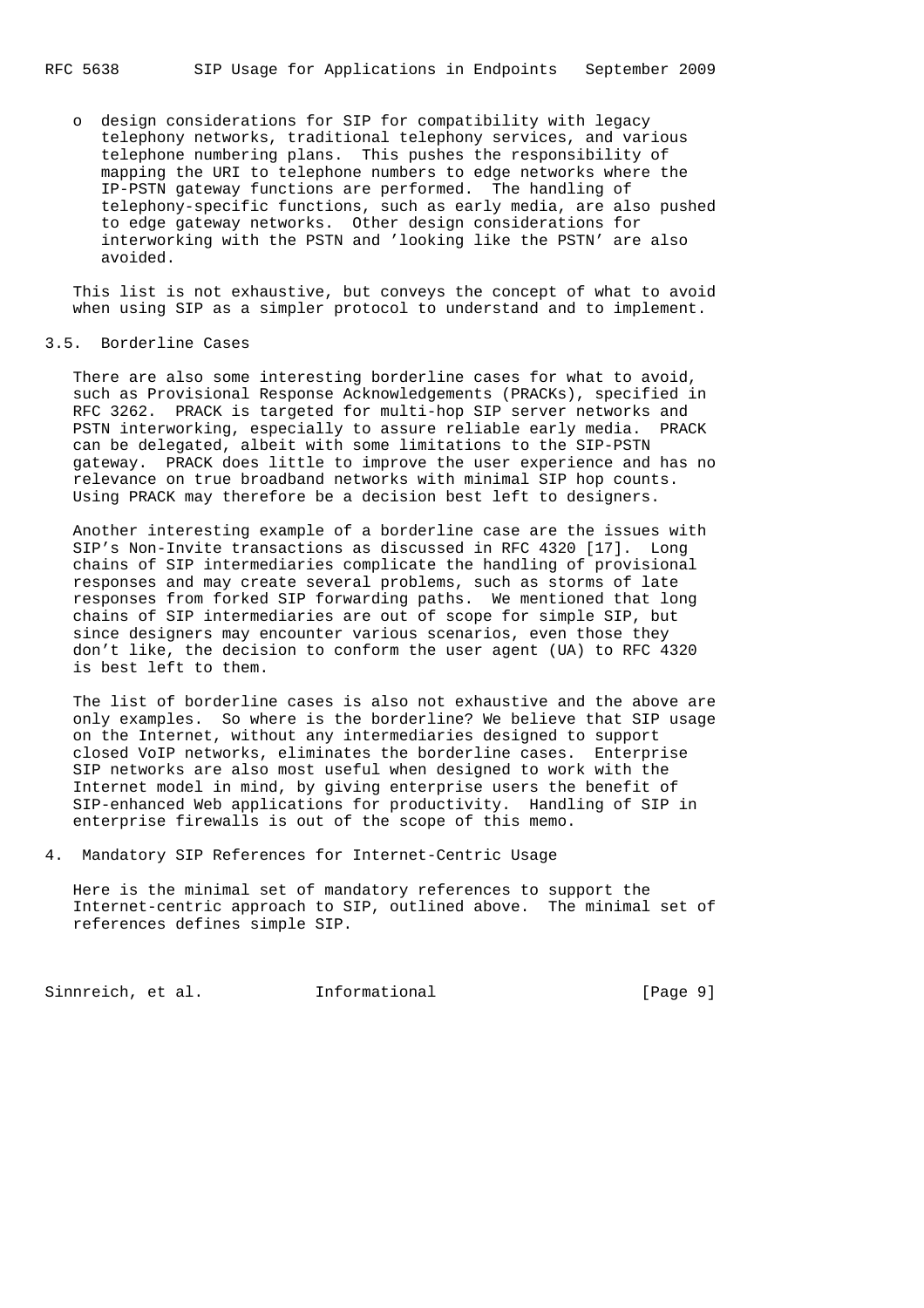The proposed change process [29] for SIP in the IETF RAI area will define the updated SIP core specification and thus reduce even more the required SIP standards for what is referred to here as simple SIP.

4.1. RFC 3261: "SIP: Session Initiation Protocol"

 RFC 3261 [1] is the core specification for SIP. The trapezoid model for SIP, found in RFC 3261, is only an example and a use case applicable to two service providers featuring an outgoing SIP proxy and an incoming SIP proxy in each domain respectively. However, SIP can also work in peer-to-peer (P2P) communications without SIP servers.

4.2. RFC 4566: "SDP: Session Description Protocol"

 SDP [2] is the standard format for the representation of media parameters, transport addresses, and other session data irrespective of the protocol used to transport the SDP data. SIP is one of the protocols used to transport SDP data, to enable the setting up of multimedia communication sessions. Other Internet application protocols use SDP as well.

4.3. RFC 3264: "An Offer/Answer Model with Session Description Protocol (SDP)"

 Though SDP has the capability to describe SIP sessions, how to arrive at a common description by two SIP endpoints requires a negotiation procedure to agree on common media codecs, along with IP addresses and ports where the media can be received. This negotiation procedure is specified in RFC 3264 [3]. As will be seen in Section 6, this negotiation is usually considerably complicated due to the existence of NAT between the SIP endpoints.

4.4. RFC 3840: "Indicating User Agent Capabilities in the Session Initiation Protocol (SIP)"

 A SIP UA can convey its capability in the Contact header field, indicating if it can support presence, IM, audio, or video, and if the device is fixed, mobile, or other, such as the endpoint being an automaton (voice mail for example). Which SIP methods are supported may also be indicated as specified in RFC 3840 [4]. SIP registrars (SIP servers or the P2P SIP overlay) can be informed of endpoint capabilities. Missing capabilities can be displayed for the user by, for example, grayed out or missing icons.

Sinnreich, et al. 1nformational [Page 10]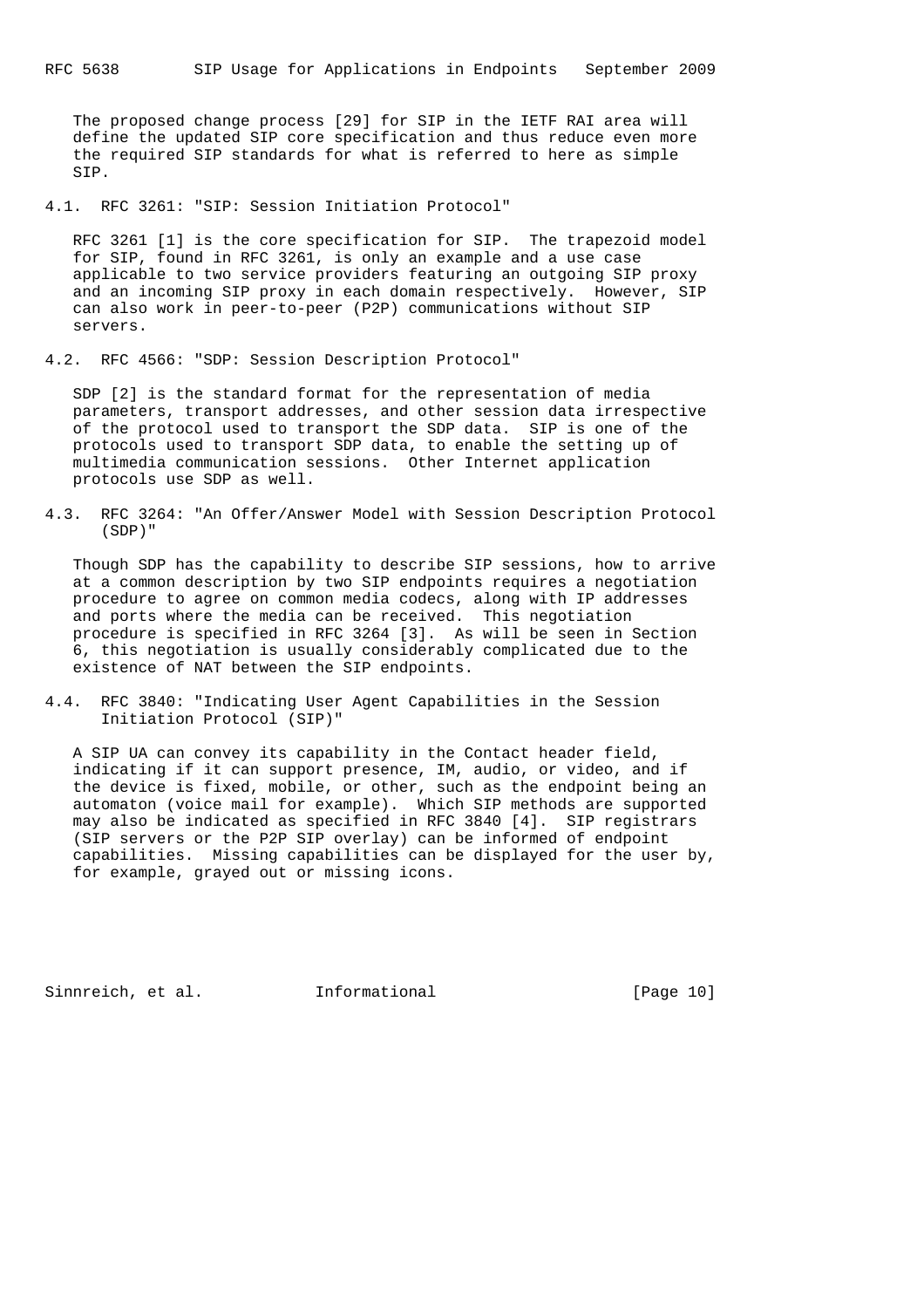4.5. RFC 3263: "Session Initiation Protocol (SIP): Locating SIP Servers"

 RFC 3263 [5] adds key clarifications to the base SIP specification in RFC 3261 by specifying how a SIP user agent (UA) or SIP server can determine with DNS queries not only the IP addresses of the target SIP servers, but also which SIP servers can support UDP or TCP transport, as required. TCP may be required to support secure SIP (SIPS) using Transport Layer Security (TLS) transport or when SIP messages are too large to fit into UDP packets without fragmentation. Successive DNS queries yield finer-grain location by providing NAPTR, SRV, and A type records. Note that finding a SIP server requires several successive DNS queries to access these records.

 Locating SIP servers is also required for P2P SIP when a peer node wishes to communicate with a SIP UA outside its own P2P SIP overlay network.

4.6. RFC 3265: "Session Initiation Protocol (SIP)-Specific Event Notification"

 RFC 3265 [6] provides an extensible framework by which SIP nodes can request notification from remote nodes indicating that certain events have occurred. The most prominent event notifications are those used for presence, though SIP events are used for many other SIP services, some of which can be useful for simple SIP.

4.7. RFC 3856: "A Presence Event Package for the Session Initiation Protocol (SIP)"

 RFC 3856 [7] defines the usage of SIP as a presence protocol and makes use of the SUBSCRIBE and NOTIFY methods for presence events. SIP location services already contain presence information in the form of registrations and, as such, can be reused to establish connectivity for subscriptions and notifications. This can enable either endpoints or servers to support rich applications based on presence.

4.8. RFC 3863: "Presence Information Data Format (PIDF)"

 RFC 3863 [8] defines the Presence Information Data Format (PIDF) and the media type "application/pidf+xml" to represent the XML MIME entity for PIDF. PIDF is used by SIP to carry presence information.

Sinnreich, et al. 1nformational [Page 11]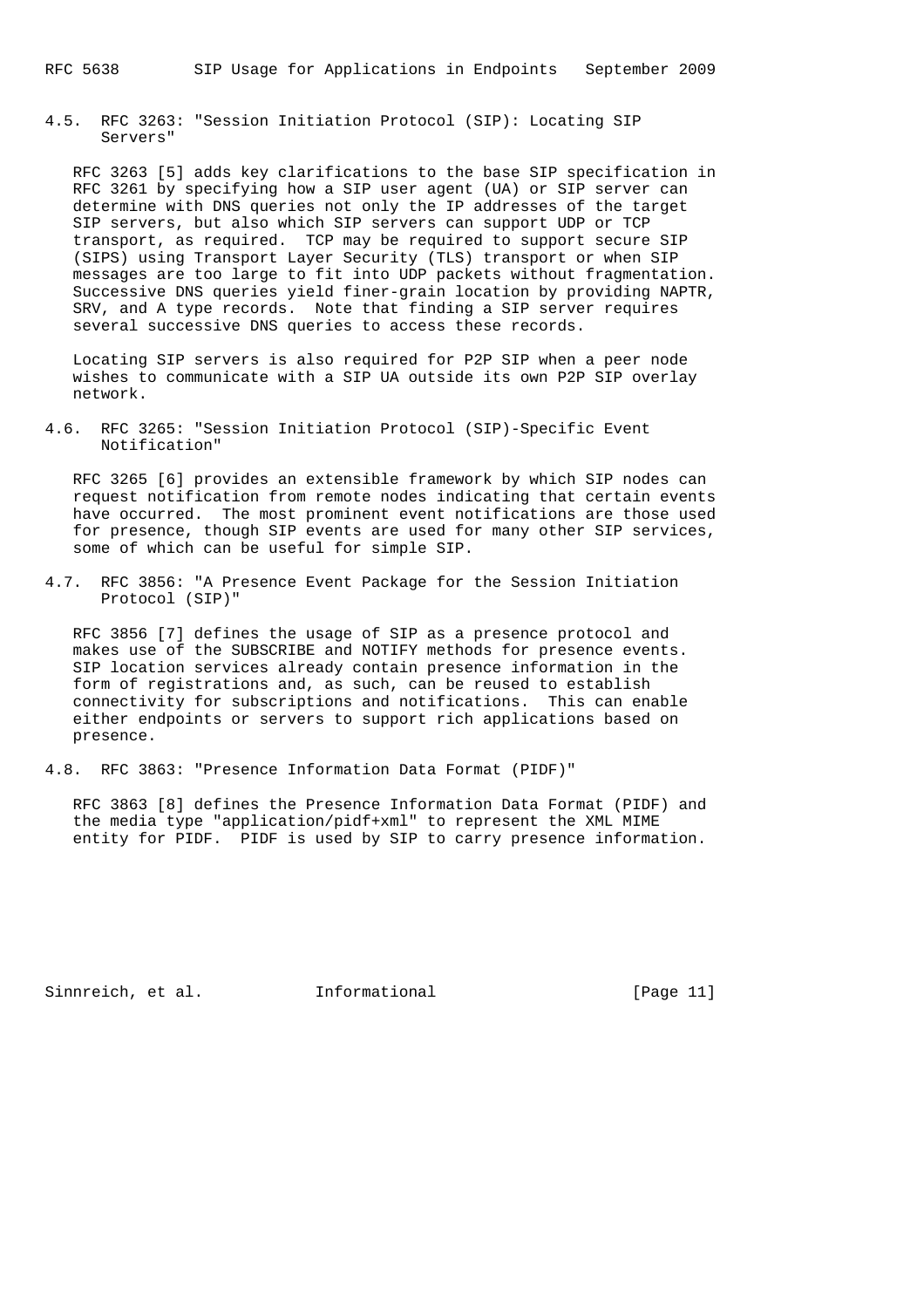4.9. RFC 3428: "Session Initiation Protocol (SIP) Extension for Instant Messaging"

 The SIP extension for IM in RFC 3428 [9] consists in the MESSAGE method (defined in RFC 3428) only for the pager model of IM, based on the assumption that an IM conversation state exists in the client interface in the endpoints or in the mind of the users.

4.10. RFC 4474: "Enhancements for Authenticated Identity Management in the Session Initiation Protocol (SIP)"

 RFC 4474 [10] defines (1) an identity header and (2) an identity info header for SIP requests that carry, respectively, the signature of the issuer over parts of the SIP request and the signed identity information. The signature includes the FROM header and the identity of the sender. The associated identity info header identifies the sender of the SIP request, such as INVITE. The issuer of the signature can present their certificate as well. It is assumed the issuer may be the domain owner. Strong authentication is thus provided for SIP requests. Authentication for SIP responses is not defined in this document.

4.11. RFC 3581: "An Extension to the Session Initiation Protocol (SIP) for Symmetric Response Routing"

 RFC 3581 [11] specifies an extension to SIP called "rport" so that responses are sent back to the source IP address and port from which the request originated. This correction to RFC 3261 is helpful for NAT traversal, debugging, and support of multi-homed hosts.

4.12. Updates to SIP-Related Protocols

 Several of the above are being updated to benefit from the experience of large deployments and frequent interoperability testing. We recommend readers to constantly check for revisions. One update example is "Correct Transaction Handling for 200 Responses to the Session Initiation Protocol INVITE Requests" [18]. This is an update to RFC 3261; the added security risk for misbehaving SIP UAs is handled in the forwarding SIP proxy.

5. SIP Applications in the Endpoints

 Although the present adoption of SIP is mainly due to telephony applications, its roots are in the Web and it has initial similarity to HTTP. As a result, SIP may play other roles in adequately powerful endpoints (their number keeps increasing with Moore's law). SIP-based multimedia communications may be linked with various other applications on the Web. Either some non-SIP application or the

Sinnreich, et al. 1nformational [Page 12]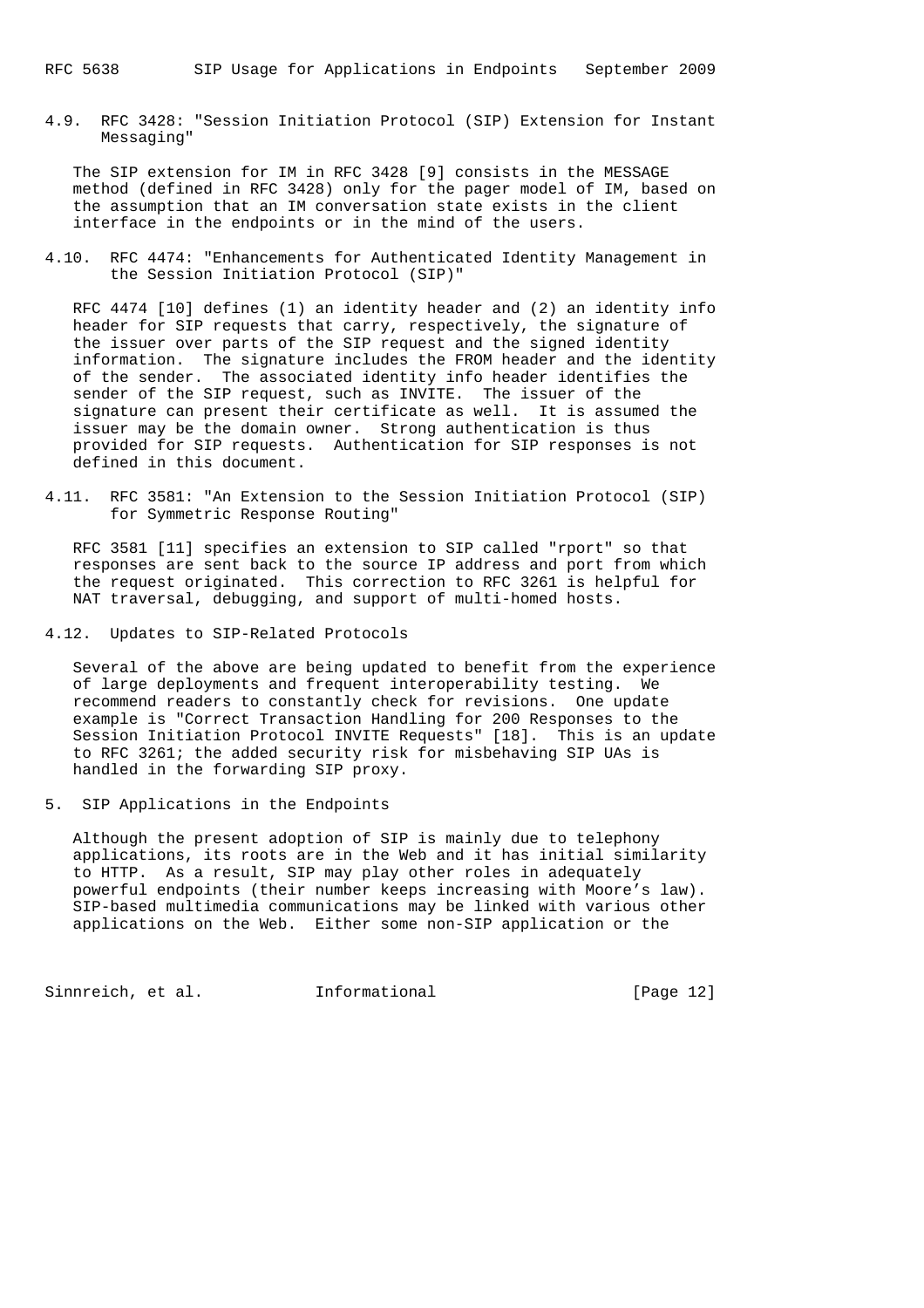communication feature may be perceived as the primary usage. An example is mixing SIP-based real-time communications with some Web content of high interest to the user.

Examples:

- 1. In a conversation between a consumer and the contact center, a Web conference can be invoked to present to the user buying options or help information. This information can make use of mashups to combine real-time data from various sources on the Web.
- 2. In a social network, multimedia conversations combined with Web mashups can be invoked, thus strengthening the bond between its members.
- 3. Conversations can be invoked while watching some events on the Web in real time. However, the main beneficiary in this case may be the Web site, since the conversation can prolong the time for users watching that Web site.

This shows the value of combining RIAs with SIP-based communications.

 It is a matter for the end user's judgment whether the Web content or the associated communication capability is more important, or if a mix of both is most attractive.

 Example: a Web-based enterprise directory where employees can find a wealth of data. Adding SIP multimedia communications to the enterprise directory to call someone (if online and not too busy) enhances its usefulness, but is not critical to the directory.

 SIP applications in the endpoints can, however, accomplish most telephony functions as well. This has been amply documented in SIP related work in the IETF, such as:

- o "A Call Control and Multi-party usage framework for SIP" [19] presents a large assortment of telephony applications where the call control resides in the participating endpoints that use the peer-to-peer feature invocation model. The peer-to-peer design and its principles are based on multiparty call control.
- o "Session Initiation Protocol Service Examples" [20] contains a collection of SIP call flows for traditional telephony, many of which require no server support for the respective features. The SIP service examples for telephony are extremely useful since they illustrate in detail the concepts and applications supported by the core simple SIP references.

Sinnreich, et al. 1nformational [Page 13]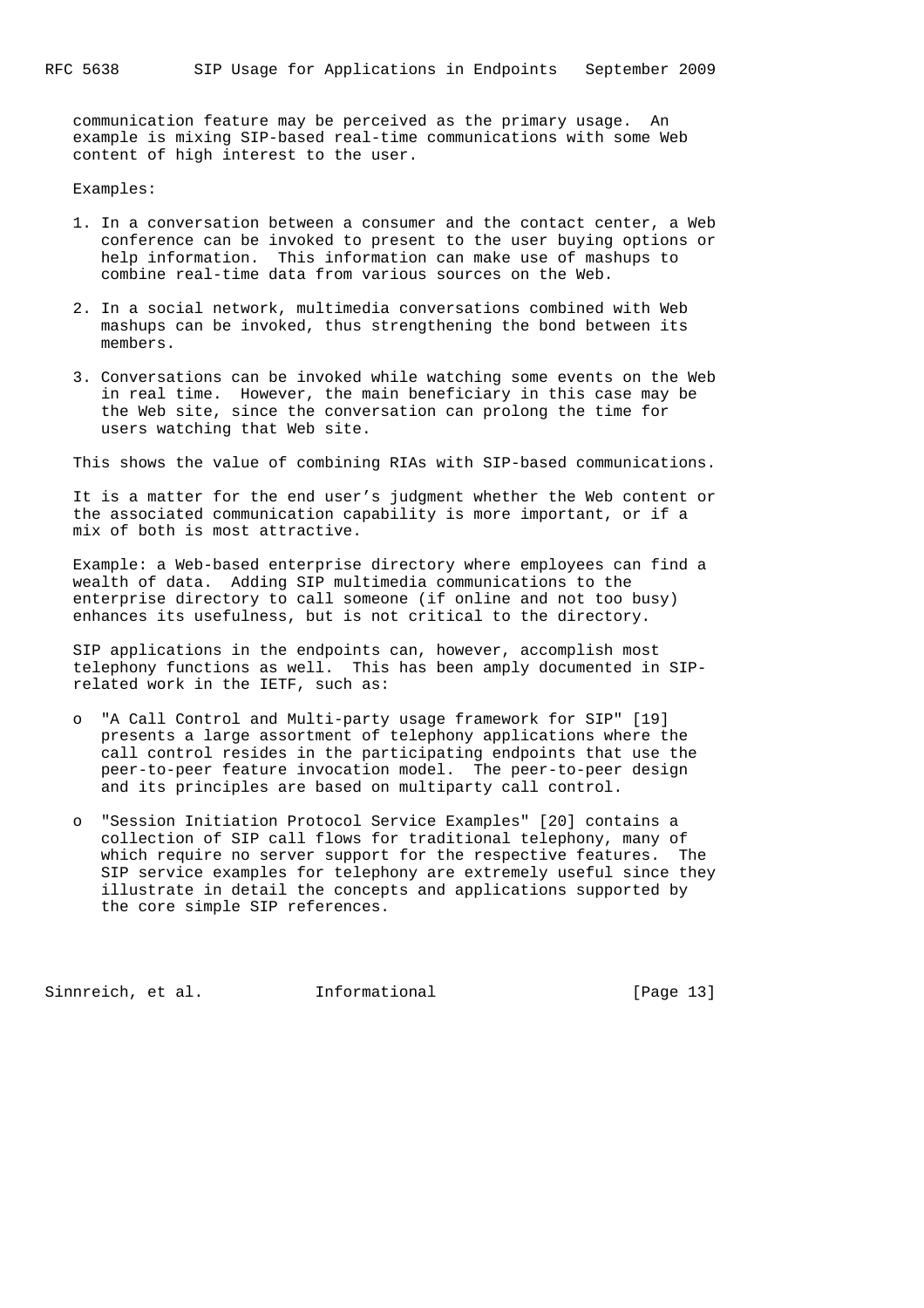In conclusion, SIP applications in the endpoints can support both a mix of real-time communications with new rich Internet applications and traditional telephony features as well.

6. NAT Traversal

 SIP devices behind one or more NATs are, at present, the rule rather than the exception.

 "Best Current Practices for NAT Traversal for SIP" [22] comprehensively summarizes the use of STUN, TURN, and ICE, and provides a definitive set of 'Best Common Practices' to demonstrate the traversal of SIP and its associated RTP media packets through NAT devices.

 The use of ICE has been developed mainly for SIP. Other proposals, such as NICE (generic for non-SIP) and "D-ICE" for Real Time Streaming Protocol (RTSP) streaming media, have also been proposed. Internet games have different NAT traversal techniques of their own. This list is not exhaustive and such approaches are based on different NAT traversal protocols for each application protocol, separately.

 A general, non-application-protocol-specific approach for NAT traversal is therefore highly desirable.

 One approach for NAT traversal that is generic and applicable for all application protocols is to deploy the Host Identity Protocol (HIP) and solve NAT traversal only once, at the HIP level. HIP has many other useful features (such as support for the IPv6 transition in endpoints, mobility, and multihoming) that are beyond the scope of this paper. "Basic HIP Extensions for Traversal of Network Address Translators" [23] provides an extensive coverage of the use of HIP for NAT traversal.

 Using HIP-enabled endpoints can provide the functions required for NAT traversal [24] for all applications, for both IPv4 and IPv6. HIP can thus simplify the SIP UA since it takes away the burden of NAT traversal from the SIP UA and moves it to the HIP protocol module in the endpoint.

# 7. Security Considerations

 All protocols discussed in this paper have their own specific security requirements that MUST be considered. The special security considerations for SIP signaling security and RTP media security are discussed here.

Sinnreich, et al. 1nformational [Page 14]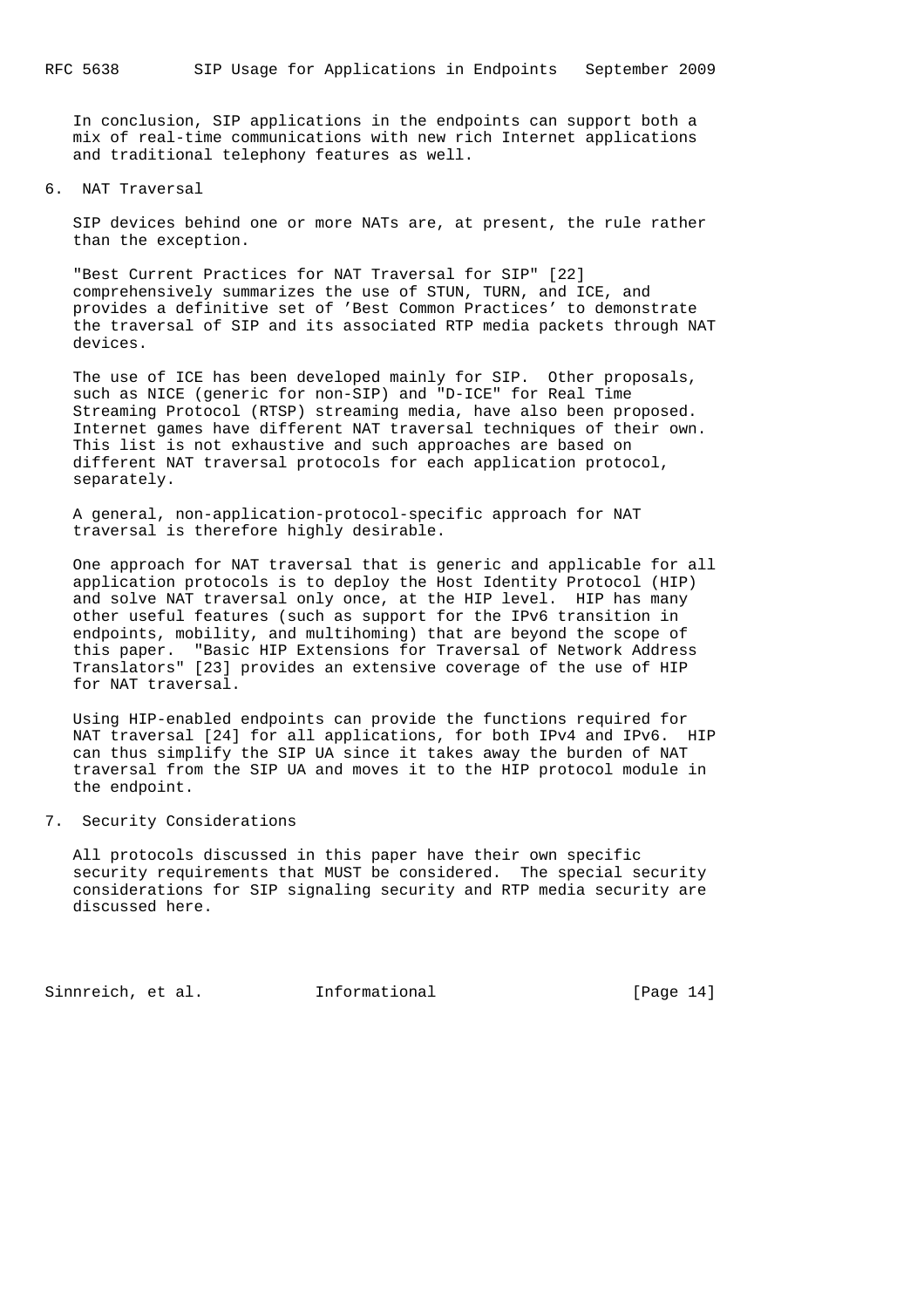SIP security has two main parts: transport security and identity.

- o Transport security for SIP is specified in RFC 3261. Secure SIP has the notation SIPS in the request URI and uses TLS over TCP. Note that SIP over UDP cannot be secured in this way. Transport security works only hop by hop. Specifying SIPS requires the user to trust all intermediate servers and no end-to-end media encryption is assumed. There is no insurance for misbehaving intermediaries in the path. SIPS is therefore really adequate only in single-hop scenarios.
- o RFC 4474, "Enhancements for Authenticated Identity Management in the Session Initiation Protocol (SIP)", which is mentioned previously, specifies the use of certificates for secure identification of the parties involved in SIP signaling requests.
- o The Datagram Transport Layer Security (DTLS) specified in RFC 4347 [25] has wide applicability for other applications that require UDP transport. DTLS has been designed to have maximum commonality with TLS, yet does not require TCP transport and works over UDP. The DTLS-SRTP (Secure Realtime Transport Protocol) Framework [26] can support encrypted communications between endpoints using self-signed certificates whose fingerprints are exchanged over an integrity-protected SIP signaling channel. The SRTP master secret is derived using the DTLS exchange as described in [27].
- o ZRTP [28] provides key agreement for SRTP for multimedia communication with voice without depending on SIP signaling, though it can utilize an integrity-protected SIP signaling path for authentication. ZRTP does not require the use of certificates or any Public Key Infrastructure (PKI). ZRTP provides best-effort SRTP encryption without any additional SIP extensions.
- 8. Acknowledgements

 The authors would like to thank Cullen Jennings, Ralph Droms, and Adrian Farrel for helpful comments in the most recent stage of this memo.

 Special thanks are due to Paul Kyzivat for challenging the authors to clarify the role of telephony network gateways and also to Keith Drage for challenging them to discuss the use of emergency calls using simple SIP.

 Robert Sparks has pointed to some missing references, which we have added.

Sinnreich, et al. 1nformational [Page 15]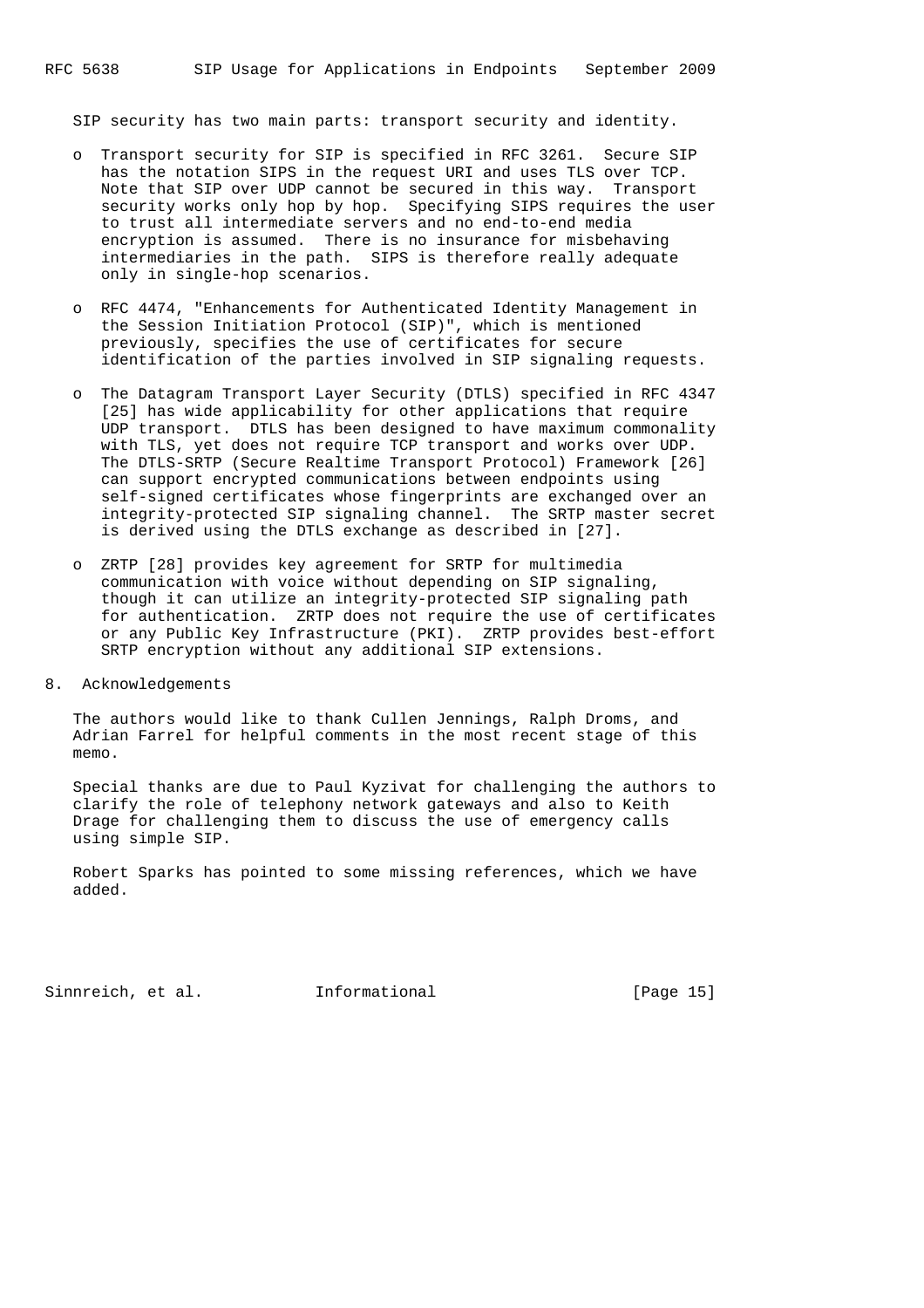The authors would also like to thank Jiri Kuthan, Adrian Georgescu, and others for the detailed discussion on the SIPPING WG list. As a result, we have added clarification of what simple SIP can do, what it does not aim to do, and some scenarios in between. We would also like to thank Wilhelm Wimmreuter for the detailed review of the initial draft and to Arjun Roychaudhury for the comments regarding the need to clarify the difference between network-based services and endpoint applications.

9. References

9.1. Normative References

- [1] Rosenberg, J., Schulzrinne, H., Camarillo, G., Johnston, A., Peterson, J., Sparks, R., Handley, M., and E. Schooler, "SIP: Session Initiation Protocol", RFC 3261, June 2002.
- [2] Handley, M., Jacobson, V., and C. Perkins, "SDP: Session Description Protocol", RFC 4566, July 2006.
- [3] Rosenberg, J. and H. Schulzrinne, "An Offer/Answer Model with Session Description Protocol (SDP)", RFC 3264, June 2002.
- [4] Rosenberg, J., Schulzrinne, H., and P. Kyzivat, "Indicating User Agent Capabilities in the Session Initiation Protocol (SIP)", RFC 3840, August 2004.
- [5] Rosenberg, J. and H. Schulzrinne, "Session Initiation Protocol (SIP): Locating SIP Servers", RFC 3263, June 2002.
- [6] Roach, A., "Session Initiation Protocol (SIP)-Specific Event Notification", RFC 3265, June 2002.
- [7] Rosenberg, J., "A Presence Event Package for the Session Initiation Protocol (SIP)", RFC 3856, August 2004.
- [8] Sugano, H., Fujimoto, S., Klyne, G., Bateman, A., Carr, W., and J. Peterson, "Presence Information Data Format (PIDF)", RFC 3863, August 2004.
- [9] Campbell, B., Ed., Rosenberg, J., Schulzrinne, H., Huitema, C., and D. Gurle, "Session Initiation Protocol (SIP) Extension for Instant Messaging", RFC 3428, December 2002.
- [10] Peterson, J. and C. Jennings, "Enhancements for Authenticated Identity Management in the Session Initiation Protocol (SIP)", RFC 4474, August 2006.

Sinnreich, et al. 1nformational [Page 16]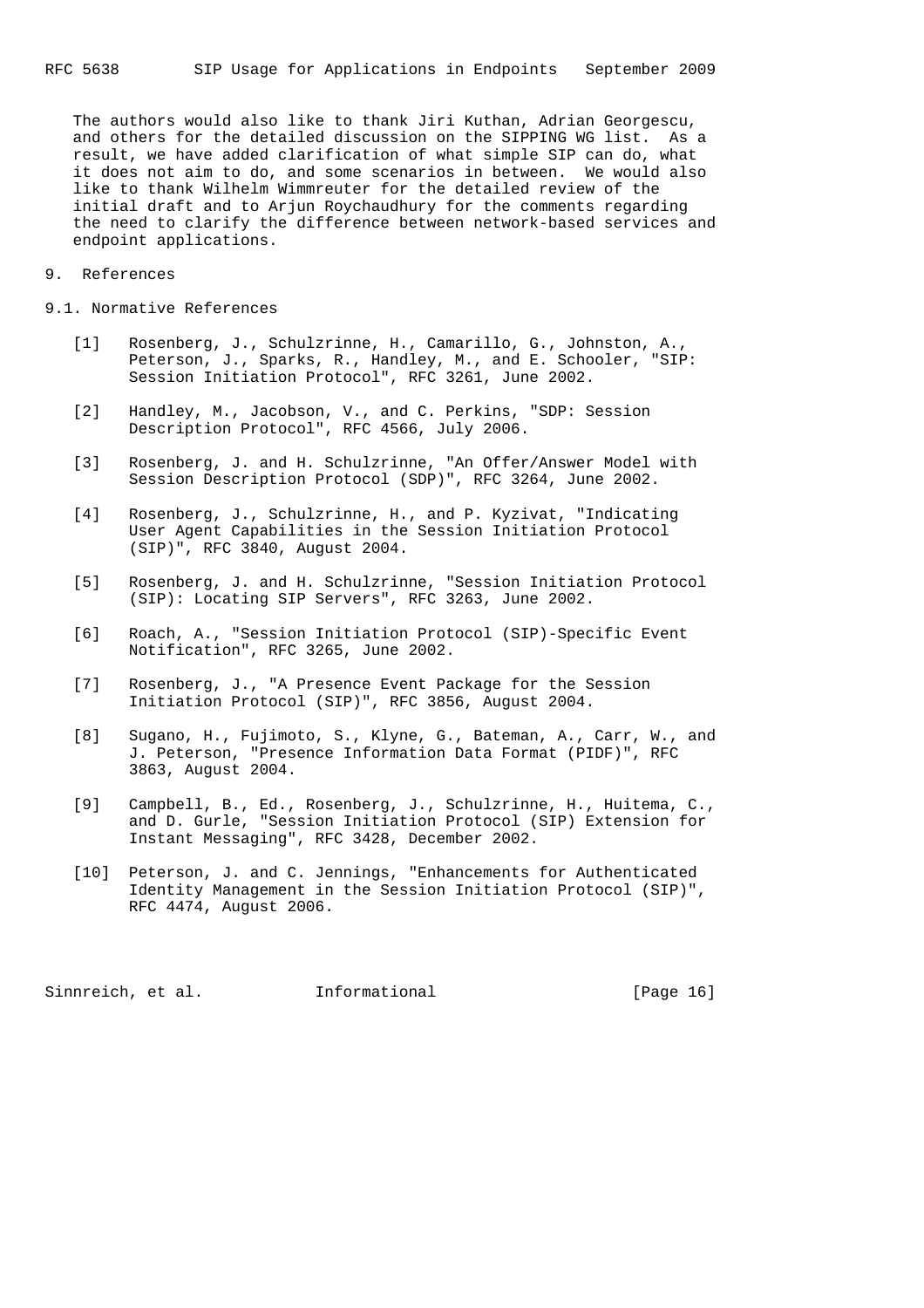[11] Rosenberg, J. and H. Schulzrinne, "An Extension to the Session Initiation Protocol (SIP) for Symmetric Response Routing", RFC 3581, August 2003.

# 9.2. Informative References

- [12] Rosenberg, J., "A Hitchhiker's Guide to the Session Initiation Protocol (SIP)", RFC 5411, February 2009.
- [13] Ohlmeier, N., "VoIP RFC Watch", http://rfc3261.net/.
- [14] Rosen, B. and J. Polk, "Best Current Practice for Communications Services in support of Emergency Calling", Work in Progress, July 2009.
- [15] Schulzrinne, H., "A Uniform Resource Name (URN) for Emergency and Other Well-Known Services", RFC 5031, January 2008.
- [16] Hardie, T., Newton, A., Schulzrinne, H., and H. Tschofenig, "LoST: A Location-to-Service Translation Protocol", RFC 5222, August 2008.
- [17] Sparks, R., "Actions Addressing Identified Issues with the Session Initiation Protocol's (SIP) Non-INVITE Transaction", RFC 4320, January 2006.
- [18] Sparks, R. and T. Zourzouvillys, "Correct Transaction Handling for 200 Responses to Session Initiation Protocol INVITE Requests", Work in Progress, July 2009.
- [19] Mahy, R., Sparks, R., Rosenberg, J., Petrie, D., and A. Johnson, "A Call Control and Multi-party usage framework for the Session Initiation Protocol (SIP)", Work in Progress, March 2009.
- [20] Johnston, A., Ed., Sparks, R., Cunningham, C., Donovan, S., and K. Summers, "Session Initiation Protocol Service Examples", BCP 144, RFC 5359, October 2008.
- [22] Boulton, C., Rosenberg, J., Camarillo, G. and F. Audet, "Best Current Practices for NAT Traversal for Client-Server SIP", Work in Progress, September 2008.
- [23] Komu, M., Henderson, T., Tschofenig, H., Melen, J. and A. Keraenen, "Basic HIP Extensions for Traversal of Network Address Translators", Work in Progress, June 2009.

Sinnreich, et al. 1nformational [Page 17]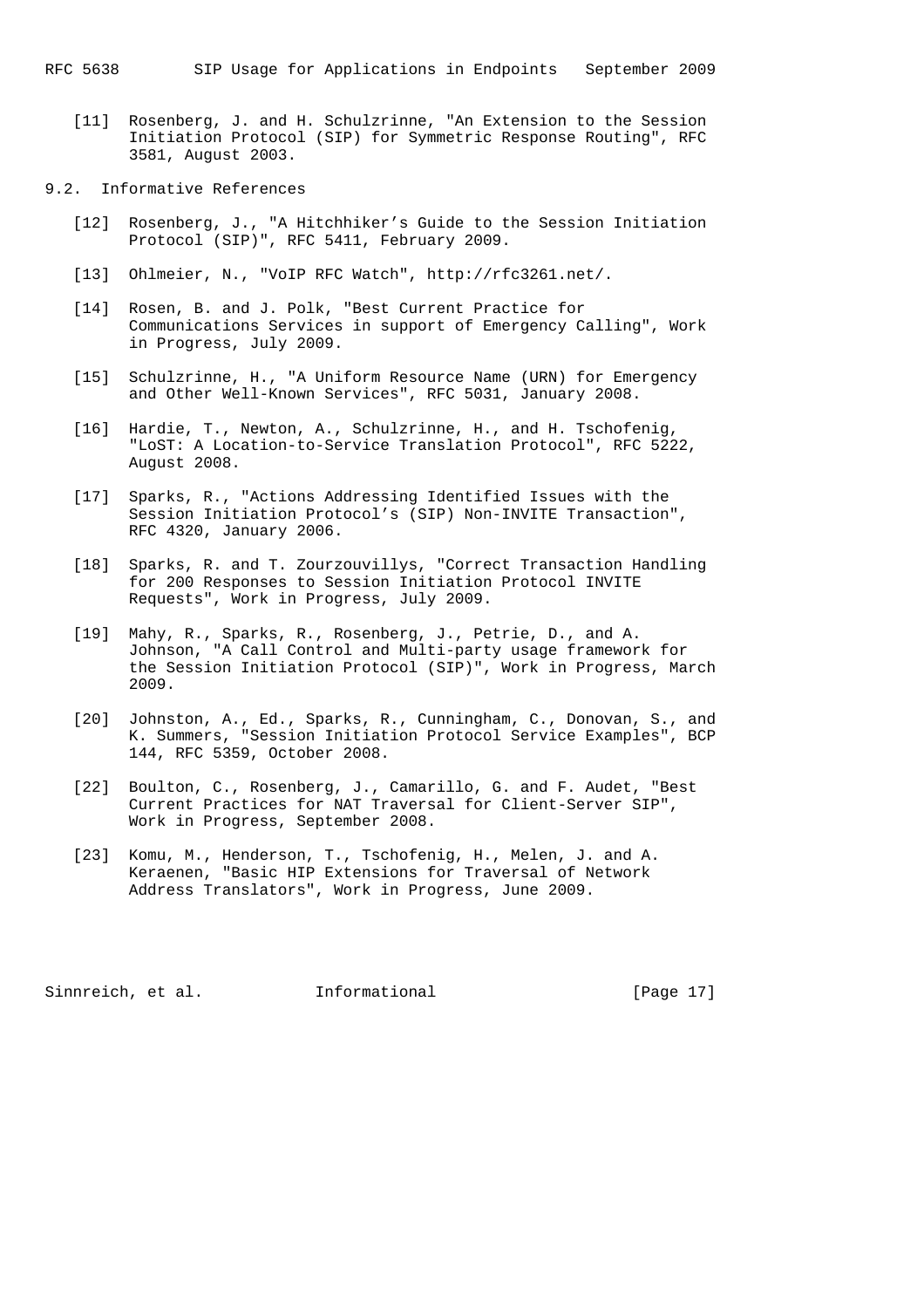- [24] Moskowitz, R., "HIP Experimentation using Teredo", July 2008, http://www.ietf.org/proceedings/08jul/slides/HIPRG-3.pdf.
- [25] Rescorla, E. and N. Modadugu, "Datagram Transport Layer Security", RFC 4347, April 2006.
- [26] Fischl, J., Tschofenig, H. and E. Rescorla, "Framework for Establishing an SRTP Security Context using DTLS", Work in Progress, March 2009.
- [27] McGrew, D. and E. Rescorla, "Datagram Transport Layer Security (DTLS) Extension to Establish Keys for Secure Real-time Transport Protocol (SRTP)", Work in Progress, February 2009.
- [28] Zimmerman, P., Johnston, A. and J. Callas, "ZRTP: Media Path Key Agreement for Secure RTP", Work in Progress, March 2009
- [29] Peterson, J., Jennings, C. and R. Sparks, "Change Process for the Session Initiation Protocol (SIP)", Work in Progress, July 2009.
- [30] Raman, T.V., "Toward 2 exp(W), Beyond Web 2.0", Communications of the ACM, Vol. 52, No.2, p. 52-59, February 2009.
- [31] Wikipedia, "Rich Internet application", http://en.wikipedia.org/wiki/Rich\_Internet\_Applications.

Sinnreich, et al. 1nformational [Page 18]